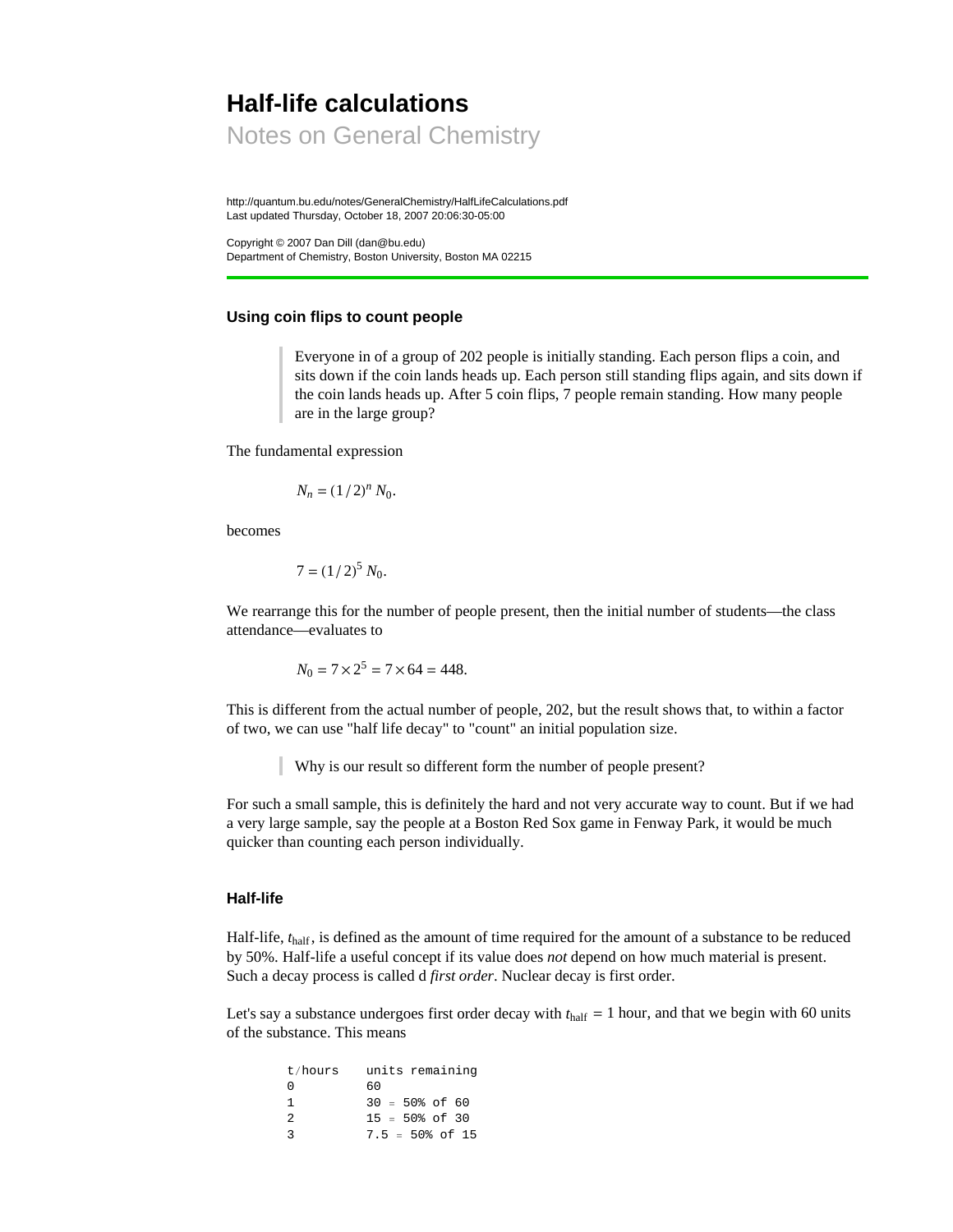Here is a plot of the amount remaining versus time.



Decay of 60 units with  $t<sub>half</sub> = 1$  hour. What is the time, marked ?, at which 48 units remain?

The curve connecting the points is the known as the first-order decay curve. We can derive an expression for this curve, and so the amount remaining at any time (not just a multiple of *t*half ). First, we rearrange the fundamental relation

$$
N_n = \left(1/2\right)^n N_0.
$$

and then take the natural logarithm of both sides to get

$$
\ln(N_n/N_0) = \ln[(1/2)^n] = -n\ln(2),
$$

since  $ln(1/2) = ln(1) - ln(2) = -ln(2)$ . Then, by taking the antilogarithm of both sides,

$$
N_n/N_0 = e^{-n\ln(2)},
$$

we can express the population after  $n = t/t_{\text{half}}$  half lives as

$$
N_n = N_0 e^{-n \ln(2)} = N_0 e^{-t \ln(2)/t_{\text{half}}} = N_0 e^{-0.69 t/t_{\text{half}}}.
$$

For numerical calculations without calculator, it is more convenient to work with base-10 logarithms. Using the same procedure as above, you will get the expression

 $N_n = N_0 10^{-n \log(2)} = N_0 10^{-0.30 t/t_{\text{half}}}.$ 

Show that this expression is correct.

#### **Given half-life, how long to decay by a** *x***%?**

Let's determine the missing time on the graph above.

Given 60 units of a substance that decays with  $t_{\text{half}} = 1$  hour, how much time must elapse for 48 units to remain?

We can use the fundamental expression